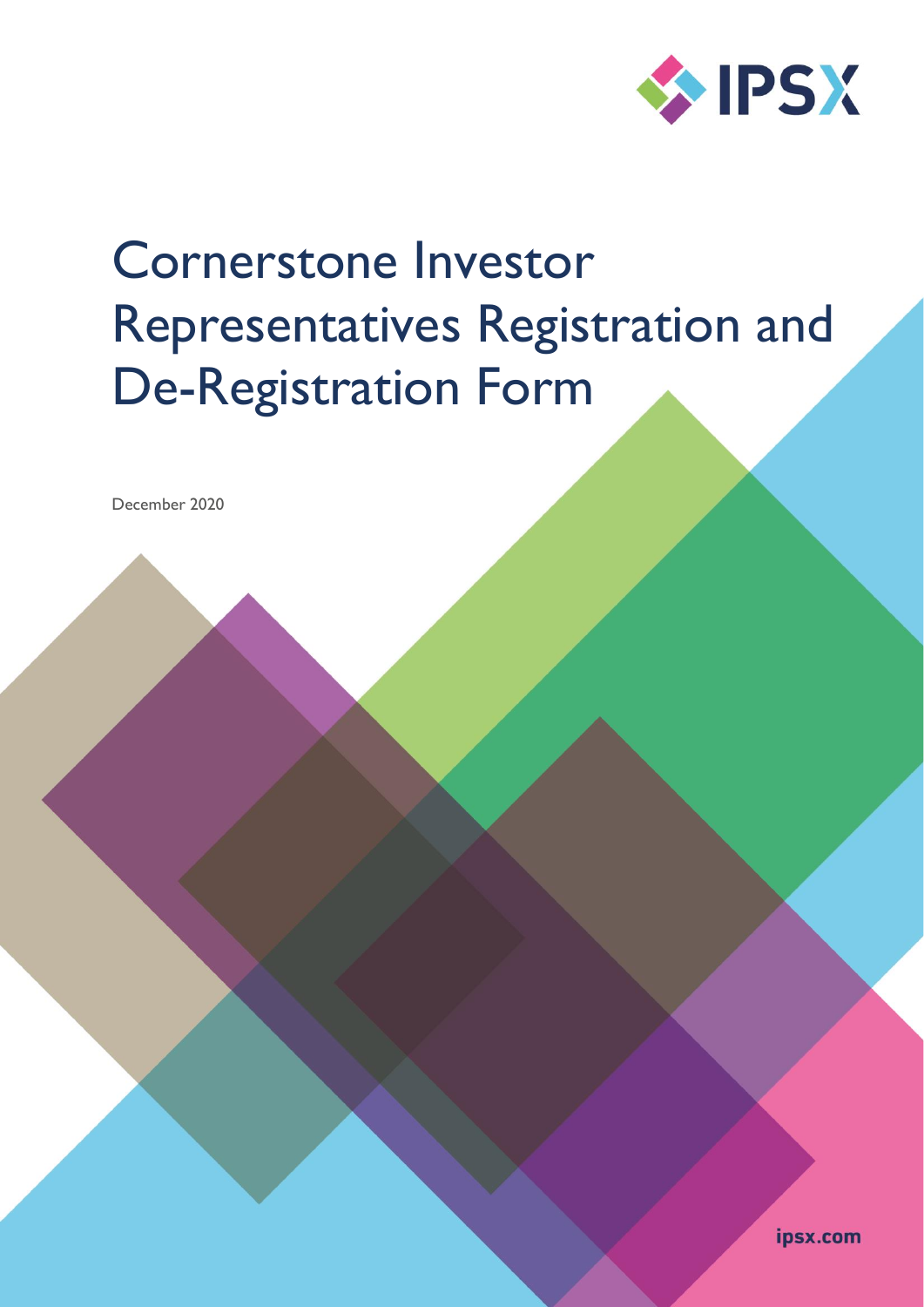## Registration Form for Cornerstone Investor Representatives

#### **Introduction**

This form is to be completed by a **Trading Member** that wishes to register or de-register as **a Trading Member** representing a **Cornerstone Investor** of an **Issuer** admitted to trading on **IPSX Wholesale** (a **"Cornerstone Investor Representative"**).

#### **Registration**

By registering as a **Cornerstone Investor Representative**, the **Trading Member** agrees to abide by and follow the obligations of **Cornerstone Investor Representatives** as set out within the **IPSX Rules for Members**. Please note that there is no maximum time period that a **Cornerstone Investor Representative** may represent any individual **Cornerstone Investor** in a particular **financial instrument** however, it must do so for a minimum period of 90 days.

#### De-Registration

A **Cornerstone Investor Representative** wishing to de-register as a representative of a **Cornerstone Investor** may do so in accordance with the **IPSX Rules for Members** by giving a minimum of 30 days' notice (subject to completion of the minimum period).

#### **Oueries**

Please direct any queries regarding the completion of this form to the **IPSX Market Regulation** team:

**[regulation@ipsx.com](mailto:regulation@ipsx.com)**

#### Send form to

Please complete and sign the application form and send a scanned copy to **[regulation@ipsx.com](mailto:regulation@ipsx.com)**.